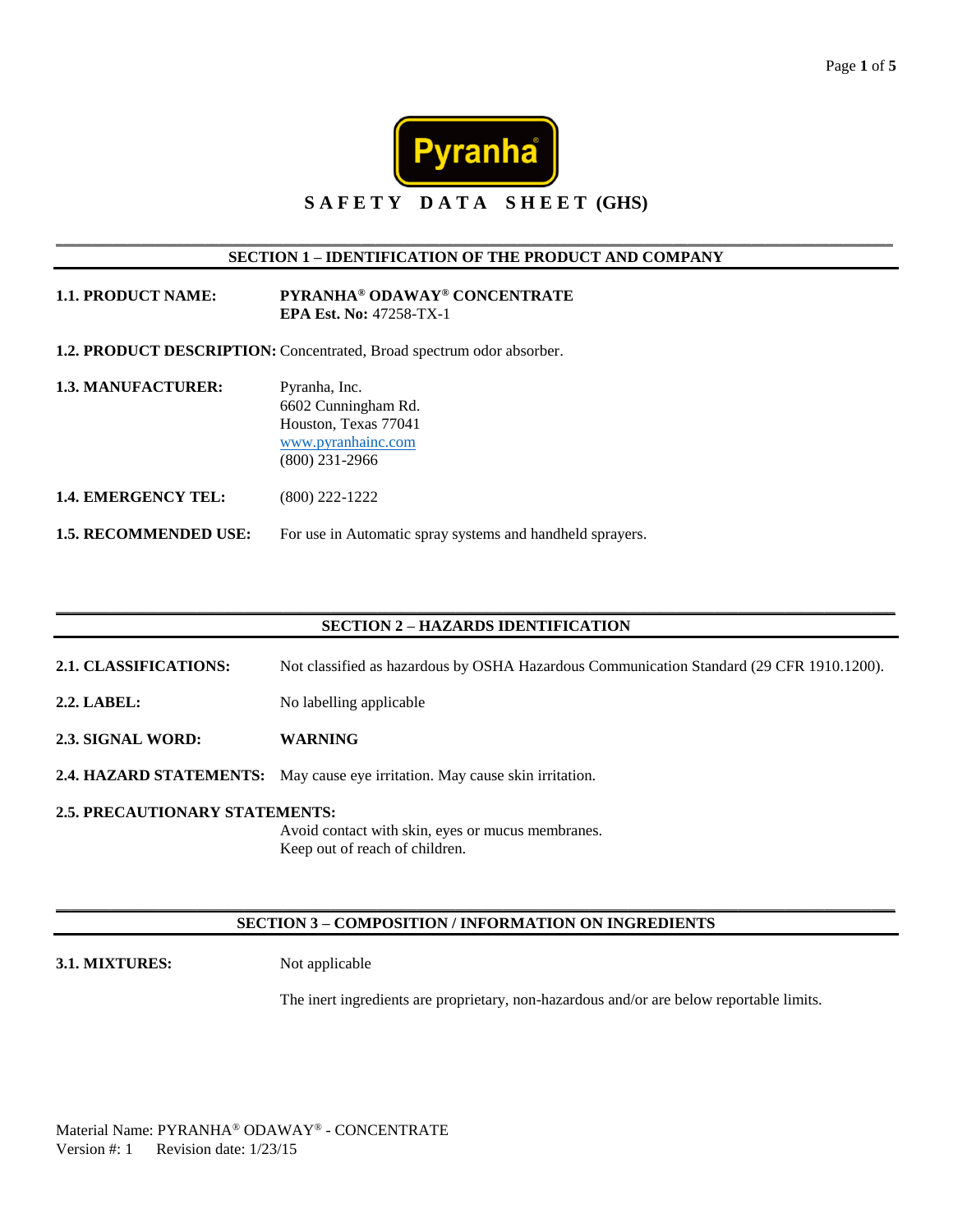### $\_$  ,  $\_$  ,  $\_$  ,  $\_$  ,  $\_$  ,  $\_$  ,  $\_$  ,  $\_$  ,  $\_$  ,  $\_$  ,  $\_$  ,  $\_$  ,  $\_$  ,  $\_$  ,  $\_$  ,  $\_$  ,  $\_$  ,  $\_$  ,  $\_$  ,  $\_$  ,  $\_$  ,  $\_$  ,  $\_$  ,  $\_$  ,  $\_$  ,  $\_$  ,  $\_$  ,  $\_$  ,  $\_$  ,  $\_$  ,  $\_$  ,  $\_$  ,  $\_$  ,  $\_$  ,  $\_$  ,  $\_$  ,  $\_$  , **SECTION 4 – FIRST-AID MEASURES**

### **4.1. FIRST AID INSTRUCTIONS:**

| <b>EYES:</b>       | Hold eye open and rinse slowly and gently with water for 15-20 minutes. Remove contact lenses, if<br>present, after the first 5 minutes, then continue rinsing the eye. Seek medical care if irritation<br>persists.                                                           |
|--------------------|--------------------------------------------------------------------------------------------------------------------------------------------------------------------------------------------------------------------------------------------------------------------------------|
| SKIN:              | Flush with fresh water, remove contaminated clothing. For minor skin contact, avoid spreading<br>material on unaffected skin. Wash the affected area with soap and water.                                                                                                      |
| <b>INHALATION:</b> | Move to fresh air. If not breathing, call 911, then give artificial respiration, preferable mouth-to-<br>mouth. Get medical attention.                                                                                                                                         |
| <b>INGESTION:</b>  | Call a poison control center or doctor immediately for treatment advice. Have person drink plenty<br>of water if able to swallow. Do not induce vomiting unless told to do so by a poison control center<br>or doctor. Do not give anything by mouth to an unconscious person. |

### **4.2. INDICATION OF IMMEDIATE MEDICAL ATTENTION:**

None identified.

### \_\_\_\_\_\_\_\_\_\_\_\_\_\_\_\_\_\_\_\_\_\_\_\_\_\_\_\_\_\_\_\_\_\_\_\_\_\_\_\_\_\_\_\_\_\_\_\_\_\_\_\_\_\_\_\_\_\_\_\_\_\_\_\_\_\_\_\_\_\_\_\_\_\_\_\_\_\_\_\_\_\_\_\_\_\_\_\_\_\_\_\_\_\_\_\_\_\_\_\_\_\_\_\_\_\_\_ **SECTION 5 – FIRE-FIGHTING MEASURES**

**5.1. FLAMMABLE CLASS:** Not classified as flammable nor combustible by OSHA criteria.

**5.2. EXTINGUISHING MEDIA:** Chemical foam, dry chemical, or carbon dioxide (CO<sub>2</sub>)

**5.3. SPECIAL PROCEDURES:** Use a full-faced self-contained breathing apparatus (SCBA) and full protective gear. Cool nearby containers and equipment to prevent pressure build up and possible explosion.

### $\_$  ,  $\_$  ,  $\_$  ,  $\_$  ,  $\_$  ,  $\_$  ,  $\_$  ,  $\_$  ,  $\_$  ,  $\_$  ,  $\_$  ,  $\_$  ,  $\_$  ,  $\_$  ,  $\_$  ,  $\_$  ,  $\_$  ,  $\_$  ,  $\_$  ,  $\_$  ,  $\_$  ,  $\_$  ,  $\_$  ,  $\_$  ,  $\_$  ,  $\_$  ,  $\_$  ,  $\_$  ,  $\_$  ,  $\_$  ,  $\_$  ,  $\_$  ,  $\_$  ,  $\_$  ,  $\_$  ,  $\_$  ,  $\_$  , **SECTION 6 – ACCIDENTAL RELEASE MEASURES**

**6.1. RESPONSE TO SPILLS:** Stop leak, if possible without risk. Dike or contain spill. Collect and return large amounts to container. Soak up with absorbent material and discard with chemical waste.

### **6.2. WASTE DISPOSAL METHOD:**

Dispose of in accordance with local, state, and federal regulations. Do not place product down any indoor/outdoor drain. Do not contaminate water ways. Do not reuse container, recycle if available.

### \_\_\_\_\_\_\_\_\_\_\_\_\_\_\_\_\_\_\_\_\_\_\_\_\_\_\_\_\_\_\_\_\_\_\_\_\_\_\_\_\_\_\_\_\_\_\_\_\_\_\_\_\_\_\_\_\_\_\_\_\_\_\_\_\_\_\_\_\_\_\_\_\_\_\_\_\_\_\_\_\_\_\_\_\_\_\_\_\_\_\_\_\_\_\_\_\_\_\_\_\_\_\_\_\_\_\_ **SECTION 7 – HANDLING AND STORAGE**

**7.1. SAFE HANDLING:** Keep out of reach of children. Wash hands thoroughly with soap and water after handling.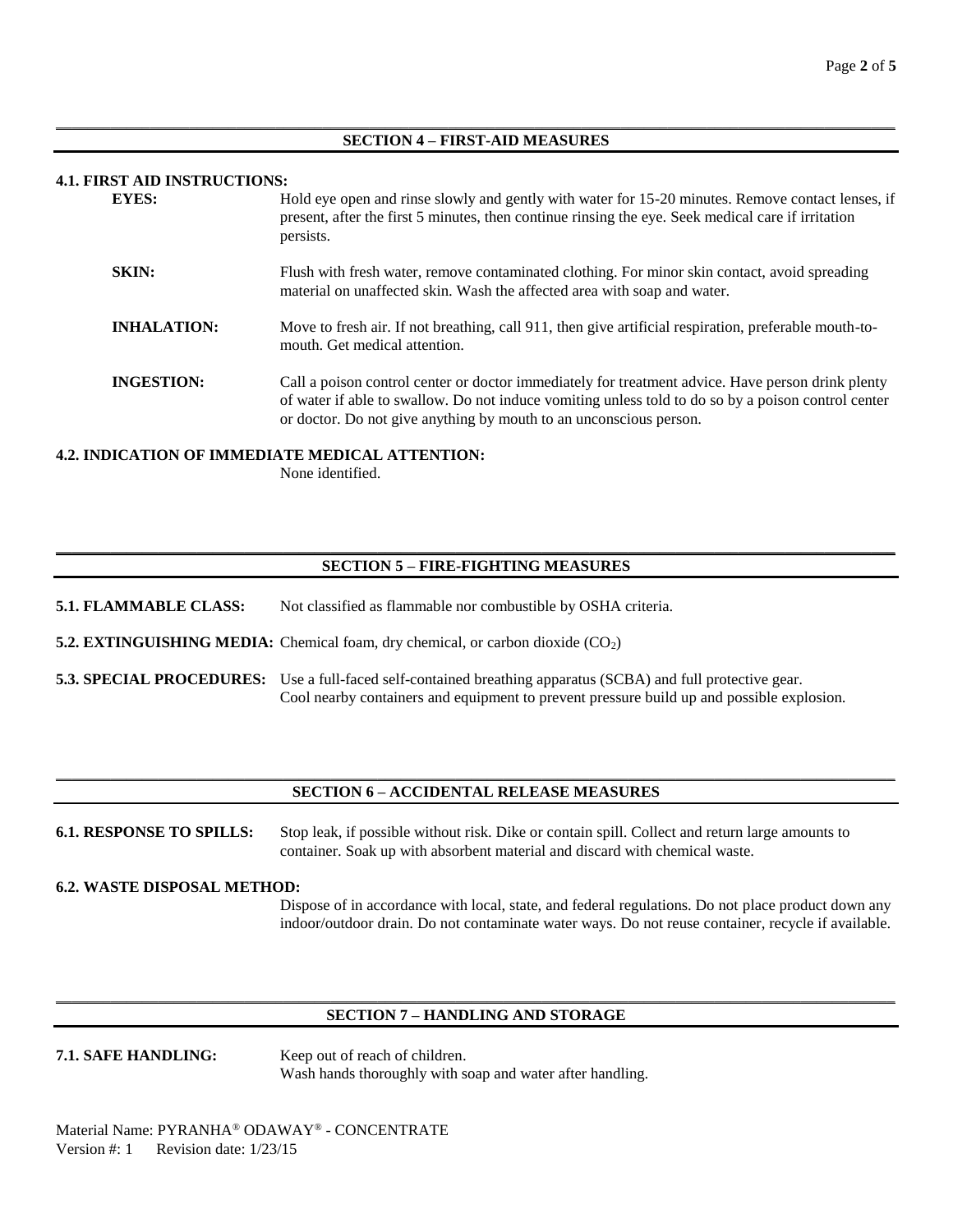**7.2. SAFE STORAGE:** Store in the original container in a cool, dry place. Do not contaminate water, food or feed stuffs.

### \_\_\_\_\_\_\_\_\_\_\_\_\_\_\_\_\_\_\_\_\_\_\_\_\_\_\_\_\_\_\_\_\_\_\_\_\_\_\_\_\_\_\_\_\_\_\_\_\_\_\_\_\_\_\_\_\_\_\_\_\_\_\_\_\_\_\_\_\_\_\_\_\_\_\_\_\_\_\_\_\_\_\_\_\_\_\_\_\_\_\_\_\_\_\_\_\_\_\_\_\_\_\_\_\_\_\_ **SECTION 8 – EXPOSURE CONTROL / PERSONAL PROTECTION**

**8.1. ENGINEERING CONTROLS:** Provide adequate ventilation. Eye wash station is recommended.

## **8.2. PERSONAL PROTECTIVE EQUIPMENT:**

**RESPIRATORY PROTECTION:** Not normally required

| <b>SKIN PROTECTION:</b>        | Wear long sleeved shirt, long pants, socks and shoes. Rubber or Neoprene gloves.                                                                                                          |
|--------------------------------|-------------------------------------------------------------------------------------------------------------------------------------------------------------------------------------------|
| <b>EYE PROTECTION:</b>         | Safety Glasses/Goggles as needed.                                                                                                                                                         |
| <b>8.3. OTHER PRECAUTIONS:</b> | Keep out of reach of children. Avoid contact with skin, eyes or clothing<br>Wash hands thoroughly with soap and water after handling and before eating, drinking<br>and using the toilet. |

### \_\_\_\_\_\_\_\_\_\_\_\_\_\_\_\_\_\_\_\_\_\_\_\_\_\_\_\_\_\_\_\_\_\_\_\_\_\_\_\_\_\_\_\_\_\_\_\_\_\_\_\_\_\_\_\_\_\_\_\_\_\_\_\_\_\_\_\_\_\_\_\_\_\_\_\_\_\_\_\_\_\_\_\_\_\_\_\_\_\_\_\_\_\_\_\_\_\_\_\_\_\_\_\_\_\_\_ **SECTION 9 – PHYSICAL AND CHEMICAL PROPERTIES**

| 9.1. APPEARANCE:                                   | Clear liquid                      |  |
|----------------------------------------------------|-----------------------------------|--|
| 9.2. ODOR:                                         | Citrus, floral odor               |  |
| 9.3. SOLUBILITY WATER:                             | Miscible in water                 |  |
| 9.4. pH:                                           | 7                                 |  |
| 9.5. SPECIFIC GRAVITY (H2O=1):                     | 1.00                              |  |
| 9.6. FLAMMABILITY (solid, gas):                    | Not applicable                    |  |
| 9.7. BOILING POINT:                                | 212°F (100°C)                     |  |
| 9.8. EVAPORATION RATE (H2O=1):                     | < 1                               |  |
| 9.9. VAPOR DENSITY (air=1):                        | >1                                |  |
| 9.10. VAPOR PRESSURE:                              | Not determined                    |  |
| 9.11. ODOR THRESHOLD:                              | None established                  |  |
| 9.12. PARTITION COEFFICIENT:                       | n-octanol/water: none established |  |
| 9.13. DECOMPOSITION TEMPERATURE:                   | Not determined                    |  |
| 9.14. VISCOSITY:                                   | Not determined                    |  |
| 9.15. AUTO-IGNITION TEMPARATURE:                   | Not determined                    |  |
| 9.16. RELATIVE DENSITY:                            | Not determined                    |  |
| 9.17. MELTING POINT/FREEZING POINT:                | Not determined                    |  |
| 9.18. FLASH POINT:                                 | Not flammable                     |  |
| 9.19. UPPER/LOWER FLAMMABILITY OR EXPOSURE LIMITS: |                                   |  |

Not determined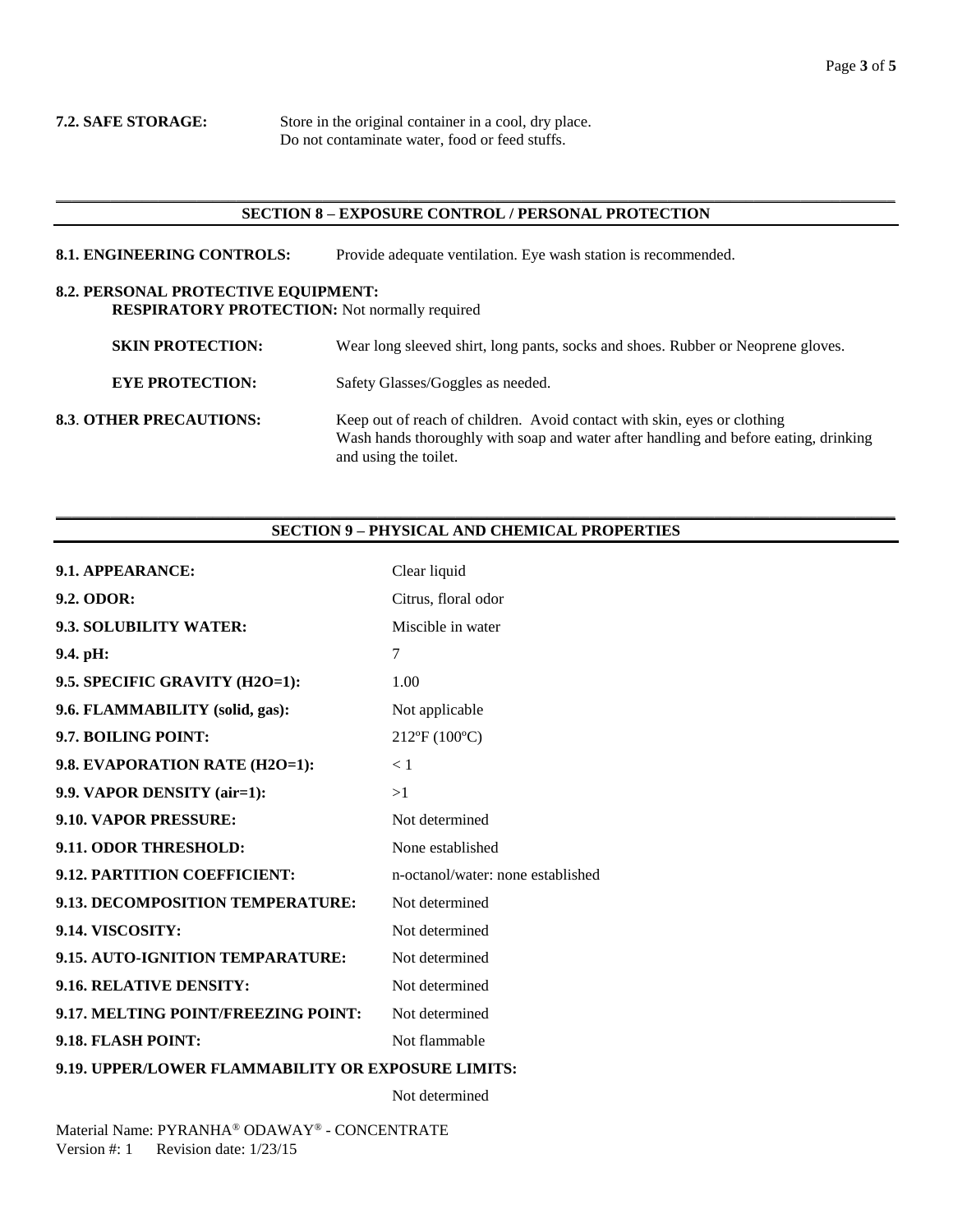### \_\_\_\_\_\_\_\_\_\_\_\_\_\_\_\_\_\_\_\_\_\_\_\_\_\_\_\_\_\_\_\_\_\_\_\_\_\_\_\_\_\_\_\_\_\_\_\_\_\_\_\_\_\_\_\_\_\_\_\_\_\_\_\_\_\_\_\_\_\_\_\_\_\_\_\_\_\_\_\_\_\_\_\_\_\_\_\_\_\_\_\_\_\_\_\_\_\_\_\_\_\_\_\_\_\_\_ **SECTION 10 – STABILITY AND REACTION**

| <b>10.1. REACTIVITY:</b> | Not likely to react under normal storage and use conditions.                                                |
|--------------------------|-------------------------------------------------------------------------------------------------------------|
|                          | 10.2. CHEMICAL STABILITY: Stable under normal ambient temperature and conditions.<br>No stabilizers needed. |
| <b>10.3. OTHER:</b>      | Not compatible with strong acids or bases.<br>Not compatible with strong oxidizing agents.                  |

### $\_$  ,  $\_$  ,  $\_$  ,  $\_$  ,  $\_$  ,  $\_$  ,  $\_$  ,  $\_$  ,  $\_$  ,  $\_$  ,  $\_$  ,  $\_$  ,  $\_$  ,  $\_$  ,  $\_$  ,  $\_$  ,  $\_$  ,  $\_$  ,  $\_$  ,  $\_$  ,  $\_$  ,  $\_$  ,  $\_$  ,  $\_$  ,  $\_$  ,  $\_$  ,  $\_$  ,  $\_$  ,  $\_$  ,  $\_$  ,  $\_$  ,  $\_$  ,  $\_$  ,  $\_$  ,  $\_$  ,  $\_$  ,  $\_$  , **SECTION 11 – TOXICOLOGICAL INFORMATION**

| <b>11.1. ACUTE:</b> | Not classified |
|---------------------|----------------|
|                     |                |

| <b>11.2. SYMPTOMS:</b> |                          |
|------------------------|--------------------------|
| <b>SKIN EFFECT:</b>    | Moderate irritation      |
| <b>EYE EFFECT:</b>     | Moderate irritation      |
| <b>SENSITIZATION:</b>  | Not a contact sensitizer |
|                        |                          |

**11.3. CARCINOGENICITY:** None of the components present in this mixture at concentrations equal to or less than 0.1% are listed by IARC, NTP, OSHA or ACGIH as being carcinogens.

### $\_$  ,  $\_$  ,  $\_$  ,  $\_$  ,  $\_$  ,  $\_$  ,  $\_$  ,  $\_$  ,  $\_$  ,  $\_$  ,  $\_$  ,  $\_$  ,  $\_$  ,  $\_$  ,  $\_$  ,  $\_$  ,  $\_$  ,  $\_$  ,  $\_$  ,  $\_$  ,  $\_$  ,  $\_$  ,  $\_$  ,  $\_$  ,  $\_$  ,  $\_$  ,  $\_$  ,  $\_$  ,  $\_$  ,  $\_$  ,  $\_$  ,  $\_$  ,  $\_$  ,  $\_$  ,  $\_$  ,  $\_$  ,  $\_$  , **SECTION 12 – ECOLOGICAL INFORMATION**

**12.1. TOXICITY:** None determined Biodegradable, non-toxic

### $\_$  ,  $\_$  ,  $\_$  ,  $\_$  ,  $\_$  ,  $\_$  ,  $\_$  ,  $\_$  ,  $\_$  ,  $\_$  ,  $\_$  ,  $\_$  ,  $\_$  ,  $\_$  ,  $\_$  ,  $\_$  ,  $\_$  ,  $\_$  ,  $\_$  ,  $\_$  ,  $\_$  ,  $\_$  ,  $\_$  ,  $\_$  ,  $\_$  ,  $\_$  ,  $\_$  ,  $\_$  ,  $\_$  ,  $\_$  ,  $\_$  ,  $\_$  ,  $\_$  ,  $\_$  ,  $\_$  ,  $\_$  ,  $\_$  , **SECTION 13 – DISPOSAL CONSIDERATION**

**13.1. DISPOSAL:** Dilute with large amounts of water.

**13.2. CONTAINER DISPOSAL:** Do not reuse or refill this container. Offer for recycling, if available, or puncture and dispose of in a sanitary landfill, or by other approved state and local procedure.

### \_\_\_\_\_\_\_\_\_\_\_\_\_\_\_\_\_\_\_\_\_\_\_\_\_\_\_\_\_\_\_\_\_\_\_\_\_\_\_\_\_\_\_\_\_\_\_\_\_\_\_\_\_\_\_\_\_\_\_\_\_\_\_\_\_\_\_\_\_\_\_\_\_\_\_\_\_\_\_\_\_\_\_\_\_\_\_\_\_\_\_\_\_\_\_\_\_\_\_\_\_\_\_\_\_\_\_ **SECTION 14 – TRANSPORTATION INFORMATION**

### 13.1. PROPER SHIPPING NAME: Not applicable

# **13.2. HAZARD CLASS/DIVISION:**

**DOT:** Not regulated as dangerous goods. **IATA:** Not regulated as dangerous goods.

Material Name: PYRANHA® ODAWAY® - CONCENTRATE Version #: 1 Revision date: 1/23/15